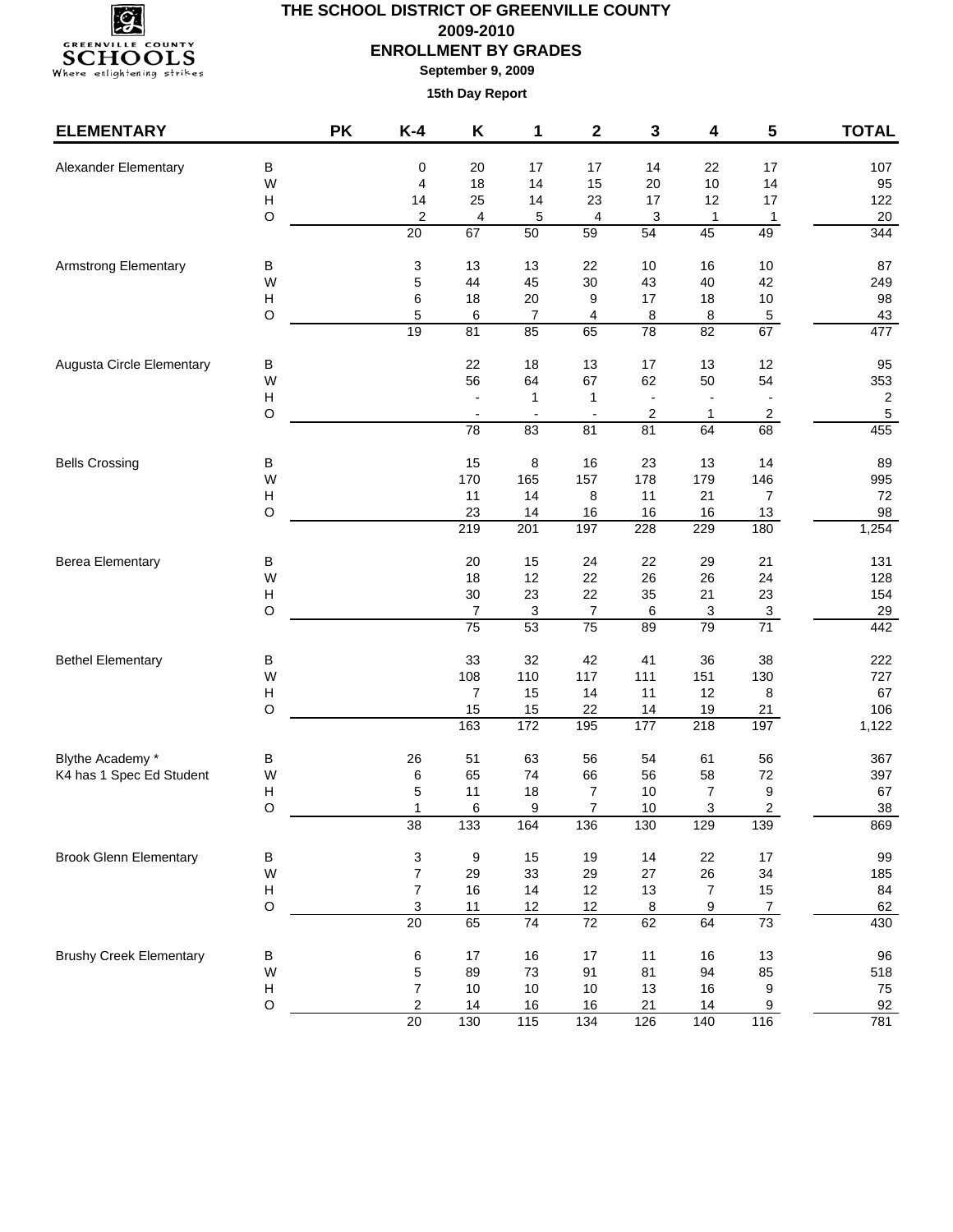

**September 9, 2009**

| <b>ELEMENTARY</b>                   |                                      | <b>PK</b>       | $K-4$                         | Κ             | 1                      | 2                    | 3               | 4                                   | 5                       | <b>TOTAL</b> |
|-------------------------------------|--------------------------------------|-----------------|-------------------------------|---------------|------------------------|----------------------|-----------------|-------------------------------------|-------------------------|--------------|
| <b>Bryson Elementary</b>            | В                                    |                 |                               | 24            | 30                     | 30                   | 36              | 40                                  | 30                      | 190          |
|                                     | W                                    |                 |                               | 82            | 96                     | 92                   | 89              | 93                                  | 104                     | 556          |
|                                     | $\boldsymbol{\mathsf{H}}$            |                 |                               | 15            | 18                     | 10                   | 11              | 14                                  | 7                       | 75           |
|                                     | $\circ$                              |                 |                               | 6             | 7                      | 11                   | 5               | 9                                   | 5                       | 43           |
|                                     |                                      |                 |                               | 127           | 151                    | $\overline{143}$     | $\frac{1}{141}$ | 156                                 | 146                     | 864          |
| <b>Buena Vista Elementary</b>       | В                                    |                 |                               | 16            | 23                     | 18                   | 14              | 12                                  | 20                      | 103          |
|                                     | W                                    |                 |                               | 75            | 109                    | 85                   | 104             | 95                                  | 124                     | 592          |
|                                     | $\boldsymbol{\mathsf{H}}$<br>$\circ$ |                 |                               | 8<br>19       | $\overline{7}$<br>11   | 6<br>20              | 11<br>15        | $\overline{7}$<br>12                | $\bf 8$<br>18           | 47<br>95     |
|                                     |                                      |                 |                               | 118           | 150                    | 129                  | 144             | 126                                 | 170                     | 837          |
| <b>Chandler Creek Elementary</b>    | В                                    |                 | $\mathbf 1$                   | 37            | 27                     | 25                   | 34              | 23                                  | 16                      | 163          |
|                                     | W                                    |                 | $\mathbf{1}$                  | 91            | 70                     | 64                   | 71              | 72                                  | 76                      | 445          |
|                                     | Н                                    |                 | 18                            | 23            | 32                     | 37                   | 35              | 22                                  | 18                      | 185          |
|                                     | $\circ$                              |                 |                               | 9             | 10                     | 7                    | 10              | 8                                   | 5<br>$\frac{115}{115}$  | 49           |
|                                     |                                      |                 | 20                            | 160           | 139                    | 133                  | 150             | 125                                 |                         | 842          |
| Cherrydale Elementary*              | B                                    |                 | 12                            | 33            | 26                     | 29                   | 22              | 26                                  | 26                      | 174          |
| K4 has 1 Spec Ed Student            | W                                    |                 | 8                             | 11            | 19                     | 14                   | 20              | 21                                  | 18                      | 111          |
|                                     | Н<br>$\circ$                         |                 | 16<br>$\overline{\mathbf{c}}$ | 27<br>2       | 26<br>5                | 19<br>6              | 20<br>5         | $20\,$<br>8                         | 11<br>$\sqrt{5}$        | 139<br>33    |
|                                     |                                      |                 | 38                            | 73            | 76                     | 68                   | 67              | 75                                  | 60                      | 457          |
| Child Development Center*           | В                                    | 20              | 244                           |               |                        |                      |                 |                                     |                         | 264          |
|                                     | W                                    | $\overline{7}$  | 211                           |               |                        |                      |                 |                                     |                         | 218          |
|                                     | Н                                    | $\overline{7}$  | 215                           |               |                        |                      |                 |                                     |                         | 222          |
| (Note 1)                            | O                                    | 3               | 58                            |               |                        |                      |                 |                                     |                         | 61           |
|                                     |                                      | $\overline{37}$ | 728                           |               |                        |                      |                 |                                     |                         | 765          |
| <b>Crestview Elementary</b>         | В                                    |                 |                               | 22            | 18                     | 24                   | 25              | 22                                  | 18                      | 129          |
|                                     | W                                    |                 |                               | 46            | 56                     | 69                   | 64              | 65                                  | 69                      | 369          |
|                                     | H                                    |                 |                               | 23            | 15                     | 19                   | 17              | 11                                  | 19                      | 104          |
|                                     | $\circ$                              |                 |                               | 6<br>97       | 4<br>$\overline{93}$   | 12<br>$\frac{1}{24}$ | 14<br>120       | $\overline{7}$<br>$\frac{105}{105}$ | $\overline{4}$<br>110   | 47<br>649    |
|                                     |                                      |                 |                               |               |                        |                      |                 |                                     |                         |              |
| Duncan Chapel Elementary            | В<br>W                               |                 |                               | 29<br>55      | 31<br>41               | 21<br>54             | 28<br>45        | 28<br>40                            | 21<br>52                | 158<br>287   |
|                                     | $\boldsymbol{\mathsf{H}}$            |                 |                               | 29            | 25                     | 17                   | 22              | 26                                  | 20                      | 139          |
|                                     | $\circ$                              |                 |                               | 9             | 12                     | 7                    | 8               | 7                                   | $\overline{7}$          | 50           |
|                                     |                                      |                 |                               | 122           | 109                    | 99                   | 103             | 101                                 | 100                     | 634          |
| <b>East North Street Elementary</b> | B                                    |                 | $16\,$                        | 58            | 47                     | 53                   | 61              | 52                                  | 65                      | 352          |
|                                     | W                                    |                 | 5                             | 18            | 21                     | 15                   | 18              | 18                                  | 20                      | 115          |
|                                     | $\boldsymbol{\mathsf{H}}$            |                 | 15                            | 21            | 27                     | 21                   | 19              | 23                                  | 15                      | 141          |
|                                     | $\circ$                              |                 | 4<br>40                       | $10\,$<br>107 | 11<br>106              | $\overline{3}$<br>92 | 7<br>105        | $6\phantom{a}$<br>99                | $\boldsymbol{8}$<br>108 | 49<br>657    |
|                                     |                                      |                 |                               |               |                        |                      |                 |                                     |                         |              |
| Ellen Woodside Elementary           | В                                    |                 | 7                             | 24            | 17                     | 22                   | 16              | 21                                  | 22                      | 129          |
|                                     | W<br>$\boldsymbol{\mathsf{H}}$       |                 | $\boldsymbol{9}$<br>3         | 60<br>6       | 63<br>$\boldsymbol{7}$ | 75<br>$\overline{7}$ | $70\,$<br>5     | 69<br>9                             | 86<br>3                 | 432<br>40    |
|                                     | $\mathsf O$                          |                 | $\mathbf{1}$                  | $10$          | 4                      | $13$                 | 6               | $\overline{7}$                      | $\overline{2}$          | 43           |
|                                     |                                      |                 | $\overline{20}$               | 100           | 91                     | 117                  | $\overline{97}$ | 106                                 | $\frac{113}{11}$        | 644          |
| Fork Shoals Elementary              | B                                    |                 |                               | 14            | 10                     | 11                   | 9               | 12                                  | 21                      | $77\,$       |
|                                     | W                                    |                 |                               | 68            | 80                     | 93                   | 116             | 118                                 | 101                     | 576          |
|                                     | $\boldsymbol{\mathsf{H}}$            |                 |                               | 11            | $10$                   | 5                    | 6               | 8                                   | 8                       | 48           |
|                                     | $\circ$                              |                 |                               | 11            | 9                      | 5                    | 5               | 6                                   | $\mathbf{3}$            | 39           |
|                                     |                                      |                 |                               | 104           | 109                    | $\frac{114}{114}$    | 136             | 144                                 | 133                     | 740          |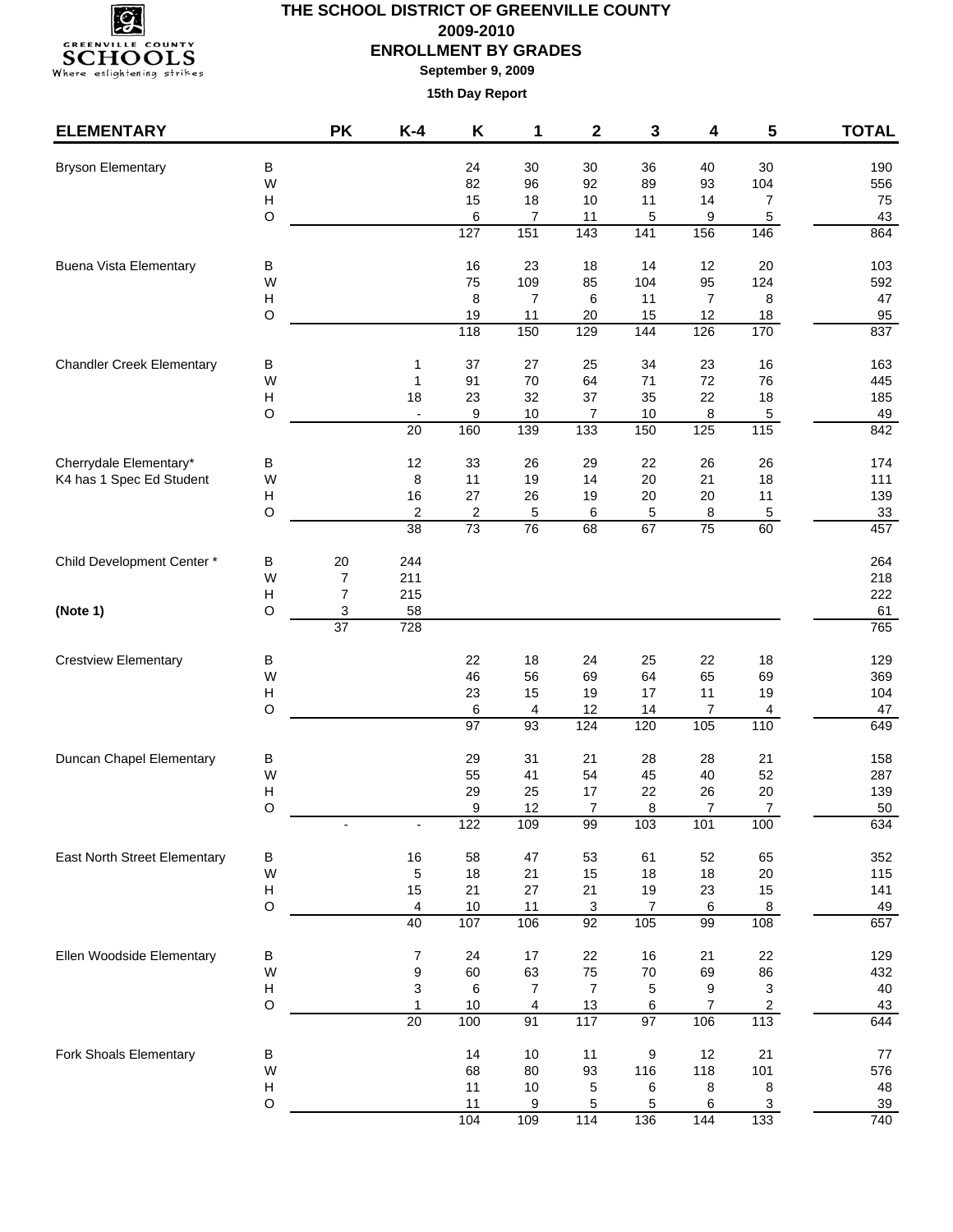

**September 9, 2009**

| <b>ELEMENTARY</b>                                      |                  | <b>PK</b>                     | $K-4$                            | K                       | 1                      | 2                | 3                     | 4              | 5                               | <b>TOTAL</b>  |
|--------------------------------------------------------|------------------|-------------------------------|----------------------------------|-------------------------|------------------------|------------------|-----------------------|----------------|---------------------------------|---------------|
| Fountain Inn Elementary                                | B                |                               | 8                                | 26                      | 35                     | 33               | 34                    | 34             | 31                              | 201           |
|                                                        | W                |                               | 8                                | 61                      | 58                     | 92               | 90                    | 96             | 98                              | 503           |
|                                                        | Н                |                               | 3                                | 9                       | 6                      | 5                | 6                     | 6              | 8                               | 43            |
|                                                        | $\circ$          |                               | $\blacksquare$                   | 6                       | 14                     | 5                | 5                     | 4              | 9                               | 43            |
|                                                        |                  |                               | 19                               | 102                     | 113                    | $\overline{135}$ | $\overline{135}$      | 140            | 146                             | 790           |
| Gateway Elementary                                     | B                |                               | $\overline{c}$                   | 14                      | 10                     | 12               | 16                    | 10             | 13                              | 77            |
|                                                        | W                | $\mathbf{1}$                  | 31                               | 77                      | 73                     | 89               | 80                    | 77             | 85                              | 513           |
|                                                        | H                |                               | 1                                | $\overline{\mathbf{4}}$ | 11                     | 8                | 12                    | 8              | 5                               | 49            |
|                                                        | $\circ$          | $\mathbf{1}$                  | $\boldsymbol{2}$<br>36           | 9<br>104                | 5<br>99                | 6<br>115         | 3<br>111              | 4<br>99        | 6<br>109                        | 35<br>674     |
|                                                        |                  |                               |                                  |                         |                        |                  |                       |                |                                 |               |
| Greenbrier Elementary*                                 | В                | 1                             | 7                                | 33                      | 43                     | 43               | 40                    | 45             | 47                              | 259           |
| K3 has 2 Spec Ed Students<br>K4 has 3 Spec Ed students | W<br>H           | 1                             | 10<br>6                          | 60<br>8                 | 65<br>21               | 73<br>10         | 64<br>16              | 59<br>20       | 68<br>6                         | 400<br>87     |
|                                                        | $\circ$          |                               | 2                                | 11                      | 14                     | 11               | 11                    | 10             | 9                               | 68            |
|                                                        |                  | 2                             | 25                               | 112                     | $\overline{143}$       | 137              | 131                   | $\frac{1}{34}$ | 130                             | 814           |
| <b>Grove Elementary</b>                                | В                |                               |                                  | 39                      | 47                     | 48               | 52                    | 56             | 53                              | 295           |
|                                                        | W                |                               |                                  | 22                      | 15                     | 16               | 16                    | 21             | 20                              | 110           |
|                                                        | н                |                               |                                  | 38                      | 33                     | 36               | 30                    | 29             | 27                              | 193           |
|                                                        | $\circ$          |                               |                                  | 9                       | $\overline{7}$         | 5                | 5                     | 4              | $\sqrt{5}$                      | 35            |
|                                                        |                  |                               | $\overline{a}$                   | 108                     | 102                    | 105              | 103                   | 110            | 105                             | 633           |
| Heritage Elementary *                                  | в                | 1                             |                                  | 5                       | 7                      | $\overline{7}$   | $\overline{7}$        | 10             | 5                               | 42            |
| K3 has 7 Spec Ed students                              | W                | 6                             | 18                               | 82                      | 85                     | 72               | $72\,$                | 89             | 101                             | 525           |
|                                                        | H                | 1                             | $\mathbf{1}$                     | 3                       | 3                      | 3                | 4                     | 4              | $\overline{\mathbf{c}}$         | 21            |
|                                                        | O                | $\overline{\phantom{a}}$<br>8 | 1<br>20                          | 6<br>$\overline{96}$    | 8<br>$\frac{103}{2}$   | 11<br>93         | $\overline{7}$<br>90  | 5<br>108       | 3<br>111                        | 41<br>629     |
|                                                        |                  |                               |                                  |                         |                        |                  |                       |                |                                 |               |
| Hollis Academy *                                       | В                |                               | 14                               | 49                      | 47                     | 49               | 38                    | 56             | 45                              | 298           |
| K4 has 6 Spec Ed students                              | W                | $\overline{\mathbf{c}}$       | $\overline{7}$                   | 8                       | 14                     | 4                | 8                     | 13             | 12                              | 68            |
|                                                        | H<br>$\circ$     | $\sim$<br>$\blacksquare$      | 22                               | 14<br>12                | 25<br>$\overline{7}$   | 20               | 9<br>$\overline{7}$   | 11<br>4        | 17                              | 118<br>$37\,$ |
|                                                        |                  | $\overline{2}$                | $\mathbf{1}$<br>44               | 83                      | $\overline{93}$        | 3<br>76          | 62                    | 84             | $\ensuremath{\mathsf{3}}$<br>77 | 521           |
| Lake Forest Elementary                                 |                  |                               |                                  |                         |                        |                  |                       |                | 29                              |               |
|                                                        | В<br>W           |                               | 10<br>8                          | 29<br>56                | 15<br>65               | 20<br>51         | 12<br>56              | 20<br>65       | 51                              | 135<br>352    |
|                                                        | H                |                               | 14                               | 27                      | 28                     | 31               | 28                    | 28             | 17                              | 173           |
|                                                        | $\circ$          |                               | 8                                | 22                      | 18                     | 14               | 17                    | 16             | 18                              | 113           |
|                                                        |                  |                               | 40                               | 134                     | 126                    | 116              | 113                   | 129            | 115                             | 773           |
| Mauldin Elementary *                                   | $\sf B$          |                               |                                  | 45                      | 44                     | 40               | 36                    | 44             | 51                              | 260           |
| K4 has 4 Spec Ed students                              | W                |                               | 3                                | 81                      | 95                     | 84               | 81                    | 88             | 109                             | 541           |
|                                                        | Н                |                               | 1                                | 9                       | 9                      | 9                | 8                     | 11             | 11                              | 58            |
|                                                        | $\circ$          |                               | $\overline{a}$<br>$\overline{4}$ | $20\,$<br>155           | 20<br>168              | 31<br>164        | 16<br>$\frac{1}{141}$ | 22<br>165      | 21<br>192                       | 130<br>989    |
|                                                        |                  |                               |                                  |                         |                        |                  |                       |                |                                 |               |
| Mitchell Road Elementary                               | B                | 1                             | 9                                | 27                      | 30                     | 22               | 30                    | 27             | 22                              | 168           |
|                                                        | W                |                               | $\boldsymbol{9}$                 | 34                      | 53                     | 49               | 35                    | 49             | 40                              | 269           |
|                                                        | Н<br>$\mathsf O$ |                               | 16<br>5                          | 12<br>11                | 18<br>5                | 9<br>$10$        | 17<br>11              | 6<br>8         | $10\,$<br>8                     | 88<br>58      |
|                                                        |                  | $\mathbf{1}$                  | 39                               | 84                      | 106                    | 90               | 93                    | 90             | 80                              | 583           |
|                                                        |                  |                               |                                  |                         |                        |                  |                       |                |                                 |               |
| Monaview Elementary                                    | $\sf B$<br>W     |                               | $\boldsymbol{2}$<br>10           | 8<br>32                 | $\boldsymbol{9}$<br>32 | 22<br>23         | 13<br>25              | 18<br>34       | 19<br>27                        | 91<br>183     |
|                                                        | Н                |                               | 25                               | 49                      | 48                     | 39               | 43                    | 43             | 34                              | 281           |
|                                                        | $\circ$          |                               | 3                                | 5                       | 2                      | 2                | 3                     | 3              | $\overline{a}$                  | 20            |
|                                                        |                  |                               | 40                               | 94                      | 91                     | 86               | 84                    | 98             | 82                              | 575           |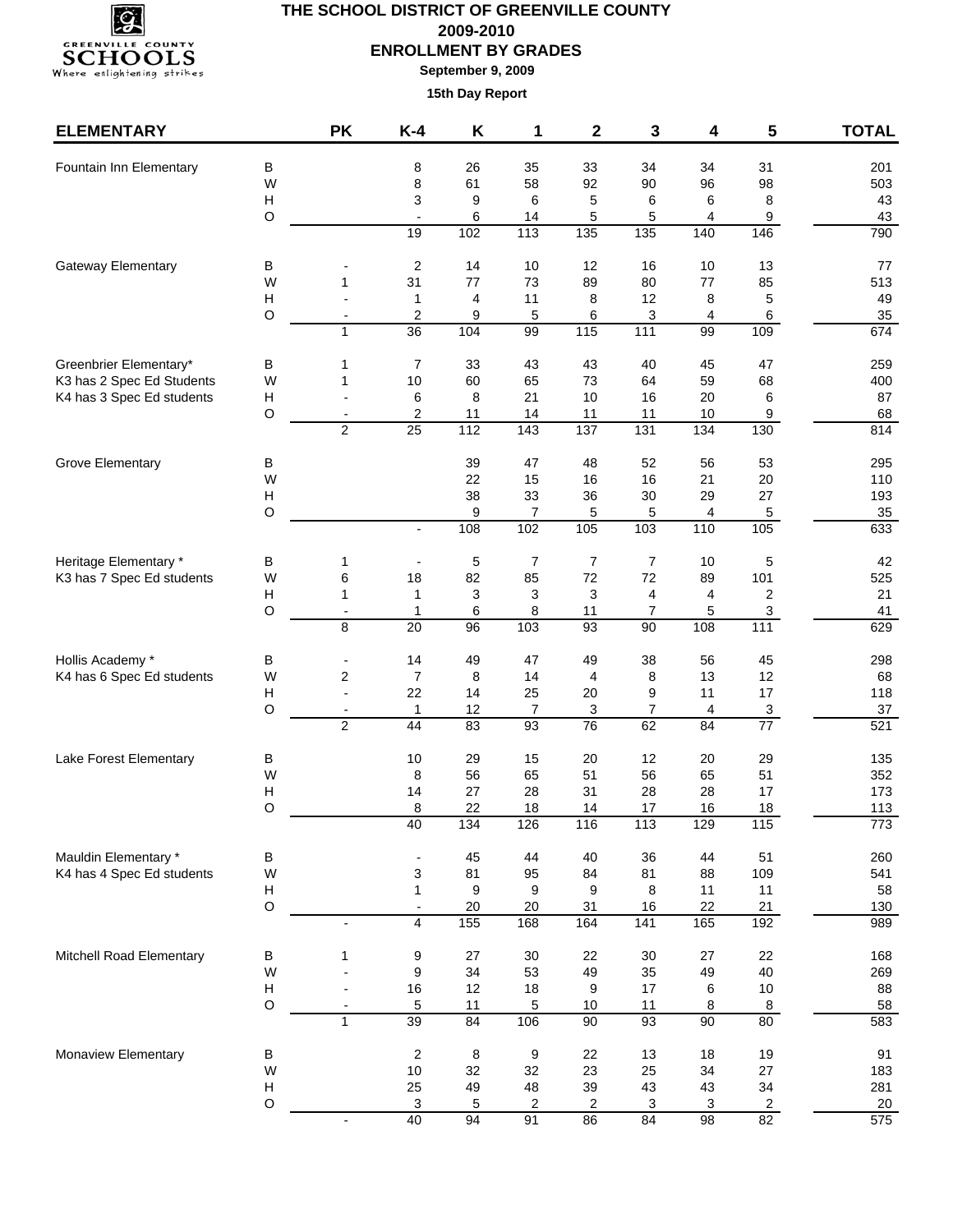

**September 9, 2009**

| <b>ELEMENTARY</b>          |                                      | <b>PK</b> | $K-4$                          | Κ                       | 1               | 2                         | 3                            | 4                 | 5                        | <b>TOTAL</b>     |
|----------------------------|--------------------------------------|-----------|--------------------------------|-------------------------|-----------------|---------------------------|------------------------------|-------------------|--------------------------|------------------|
| Mountain View Elementary   | В                                    |           | $\mathbf{1}$                   | 5                       | 9               | $\overline{c}$            | 3                            | 5                 | 8                        | 33               |
|                            | W                                    |           | 27                             | 90                      | 101             | 127                       | 118                          | 124               | 126                      | 713              |
|                            | $\boldsymbol{\mathsf{H}}$            |           | 5                              | 4                       | 1               | $\overline{7}$            | 5                            | 5                 | 6                        | 33               |
|                            | $\circ$                              |           | $\overline{\mathbf{c}}$        | 10                      | 7               | 5                         | 2                            | 2                 | 5                        | 33               |
|                            |                                      |           | 35                             | 109                     | 118             | 141                       | 128                          | 136               | 145                      | 812              |
| Oakview Elementary *       | В                                    |           | 1                              | 17                      | 19              | 19                        | 15                           | 26                | 27                       | 124              |
| K4 has 4 Spec Ed students  | W                                    |           | 4                              | 149                     | 166             | 157                       | 148                          | 166               | 172                      | 962              |
|                            | $\boldsymbol{\mathsf{H}}$            |           | $\mathbf{1}$                   | 3                       | $\overline{7}$  | 4                         | 14                           | 14                | 8                        | 51               |
|                            | $\circ$                              |           | $\mathbf{1}$<br>$\overline{7}$ | 23<br>192               | 34<br>226       | 32<br>212                 | 25<br>202                    | 21<br>227         | 23<br>230                | 159<br>1,296     |
|                            |                                      |           |                                |                         |                 |                           |                              |                   |                          |                  |
| Paris Elementary           | В<br>W                               |           |                                | 10<br>54                | 6<br>78         | 13<br>76                  | $\,6\,$<br>66                | 6<br>76           | 8<br>$77 \,$             | 49               |
|                            | Н                                    |           |                                | 11                      | 14              | $\overline{7}$            | 10                           | $\overline{7}$    | $\overline{c}$           | 427<br>51        |
|                            | $\circ$                              |           |                                | 6                       | 4               | 11                        | 4                            | $10$              | $\overline{c}$           | 37               |
|                            |                                      |           |                                | 81                      | 102             | 107                       | 86                           | 99                | 89                       | 564              |
| Pelham Road Elementar      | В                                    |           |                                | 5                       | 7               | 16                        | 17                           | 17                | 12                       | 74               |
|                            | W                                    |           |                                | 82                      | 80              | 78                        | 72                           | 71                | 82                       | 465              |
|                            | Н                                    |           |                                | 5                       | 6               | 6                         | 8                            | $\overline{7}$    | $\boldsymbol{9}$         | 41               |
|                            | $\circ$                              |           |                                | 16                      | 12              | 11                        | 9                            | $\overline{7}$    | 13                       | 68               |
|                            |                                      |           |                                | 108                     | 105             | $\frac{111}{11}$          | 106                          | 102               | 116                      | 648              |
| Plain Elementary           | В                                    |           |                                | 25                      | 20              | 28                        | 27                           | 27                | 24                       | 151              |
|                            | W                                    |           |                                | 114                     | 101             | 111                       | 104                          | 132               | 110                      | 672              |
|                            | $\boldsymbol{\mathsf{H}}$            |           |                                | 10                      | 6               | 10                        | $\overline{7}$               | $10$              | 12                       | 55               |
|                            | O                                    |           |                                | 14                      | 16              | 3                         | 4                            | 9                 | 12                       | 58               |
|                            |                                      |           |                                | 163                     | 143             | 152                       | $\frac{1}{142}$              | 178               | 158                      | 936              |
| Robert E Cashion Elem.     | В                                    |           | 7                              | 48                      | 42              | 44                        | 56                           | 52                | 51                       | 300              |
|                            | W                                    |           | 5                              | 40                      | 45              | 35                        | 43                           | 31                | 32                       | 231              |
|                            | H                                    |           | 6                              | 18                      | 20              | 11                        | 5                            | 17                | 12                       | 89               |
|                            | $\circ$                              |           | 1<br>19                        | 9<br>115                | 6<br>113        | 9<br>99                   | 4<br>108                     | 6<br>106          | $\overline{5}$<br>100    | 40<br>660        |
|                            |                                      |           |                                |                         |                 |                           |                              |                   |                          |                  |
| Rudolph Gordon Elem *      | В                                    |           |                                | 4                       | 8               | $\overline{7}$            | 11                           | 8                 | $10$                     | 48               |
| K4 has 3 Spec Ed students  | W<br>Н                               |           |                                | 66                      | 80<br>4         | 75<br>1                   | 57                           | 69                | 47                       | 394<br>20        |
|                            | $\circ$                              |           |                                | 7<br>$\overline{7}$     | 10              | 8                         | $\overline{\mathbf{c}}$<br>9 | 3<br>7            | 3<br>$\overline{7}$      | 48               |
|                            |                                      |           |                                | 84                      | 102             | 91                        | 79                           | 87                | 67                       | 510              |
|                            |                                      |           |                                |                         |                 |                           |                              |                   |                          |                  |
| Sara Collins Elementary    | В<br>W                               |           |                                | 42<br>74                | 38<br>$77 \,$   | 35<br>68                  | 37<br>85                     | 48<br>71          | 33<br>82                 | 233<br>457       |
|                            | $\boldsymbol{\mathsf{H}}$            |           |                                | 6                       | 6               | 9                         | 13                           | 5                 | 5                        | 44               |
|                            | $\circ$                              |           |                                | $\overline{7}$          | 9               | 13                        | 6                            | 8                 | $\mathbf{3}$             | 46               |
|                            |                                      |           | $\overline{\phantom{a}}$       | 129                     | $\frac{1}{134}$ | 125                       | 141                          | $\overline{132}$  | 123                      | 780              |
| Simpsonville Elementary *  | В                                    |           | 3                              | 22                      | 18              | 28                        | 28                           | 19                | 25                       | 143              |
| K4 has 5 Spec Ed students  | W                                    |           | 5                              | 75                      | 82              | 64                        | 66                           | 76                | 87                       | 455              |
|                            | $\boldsymbol{\mathsf{H}}$            |           | $\mathbf 1$                    | 15                      | 13              | 13                        | 17                           | $10$              | 10                       | 79               |
|                            | $\circ$                              |           | $\mathbf{1}$                   | 8                       | 8               | 16                        | 11                           | $10$              | 11                       | 65               |
|                            |                                      |           | 10                             | 120                     | 121             | 121                       | 122                          | $\frac{115}{115}$ | $\overline{133}$         | $\overline{742}$ |
| <b>Skyland Elementary</b>  | B                                    |           | $\sqrt{2}$                     | $\overline{\mathbf{4}}$ | $\mathbf{1}$    | $\overline{1}$            | $\ensuremath{\mathsf{3}}$    | $\mathbf{1}$      | $\,6$                    | 18               |
|                            | W                                    |           | 33                             | $72\,$                  | 96              | 94                        | 79                           | 85                | 89                       | 548              |
|                            | $\boldsymbol{\mathsf{H}}$            |           | 4                              | 9                       | 11              | 3                         | $\,$ 5 $\,$                  | 6                 | 1                        | 39               |
|                            | $\circ$                              |           | $\mathbf{1}$                   | 4                       | 7               | 2                         | 5                            | 2                 | $\overline{c}$           | 23               |
|                            |                                      |           | 40                             | 89                      | 115             | 100                       | 92                           | 94                | 98                       | 628              |
| Slater Marietta Elementary | B                                    |           | $\overline{a}$                 | $\blacksquare$          | $\mathbf{1}$    | $\ensuremath{\mathsf{3}}$ | $\overline{\phantom{a}}$     | 2                 | $\overline{\phantom{a}}$ | $\,6\,$          |
|                            | W                                    |           | 29                             | 66                      | 65              | $70\,$                    | 68                           | 71                | 67                       | 436              |
|                            | $\boldsymbol{\mathsf{H}}$<br>$\circ$ |           | 7                              | 5<br>1                  | 7               | 3                         | $\boldsymbol{9}$<br>1        | 4                 | 8                        | 43               |
|                            |                                      |           | 36                             | 72                      | 1<br>74         | 3<br>79                   | $\overline{78}$              | 2<br>79           | 75                       | $\bf 8$<br>493   |
|                            |                                      |           |                                |                         |                 |                           |                              |                   |                          |                  |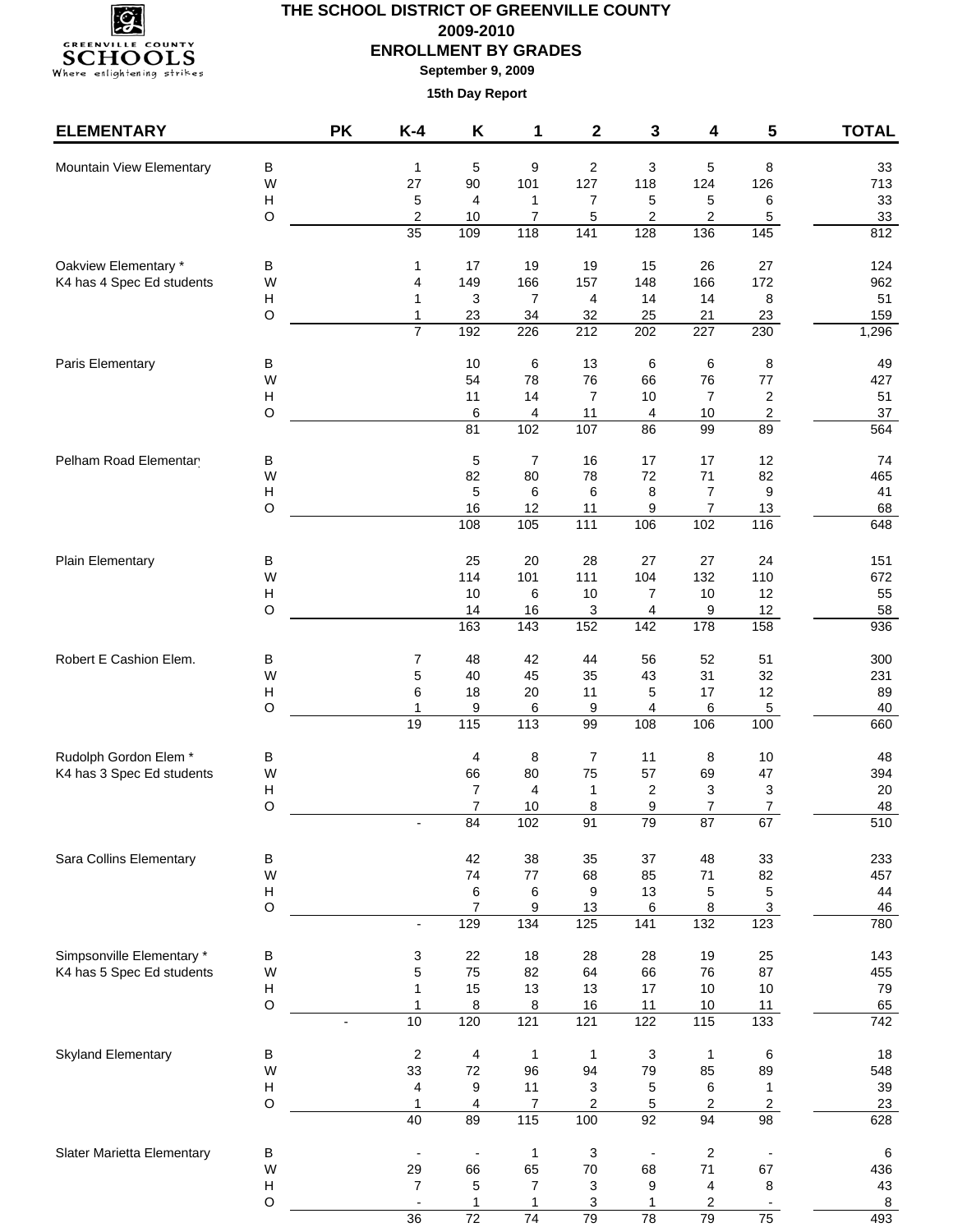| <u>g</u><br><b>GREENVILLE COUNTY</b><br><b>SCHOOLS</b><br>Where enlightening strikes |           | THE SCHOOL DISTRICT OF GREENVILLE COUNTY<br>2009-2010<br><b>ENROLLMENT BY GRADES</b><br>September 9, 2009 |                 |             |              |  |   |   |       |  |  |
|--------------------------------------------------------------------------------------|-----------|-----------------------------------------------------------------------------------------------------------|-----------------|-------------|--------------|--|---|---|-------|--|--|
|                                                                                      |           |                                                                                                           | 15th Day Report |             |              |  |   |   |       |  |  |
| <b>ELEMENTARY</b>                                                                    | <b>PK</b> | $K-4$                                                                                                     | K               | $\mathbf 1$ | $\mathbf{2}$ |  | 4 | 5 | TOTAL |  |  |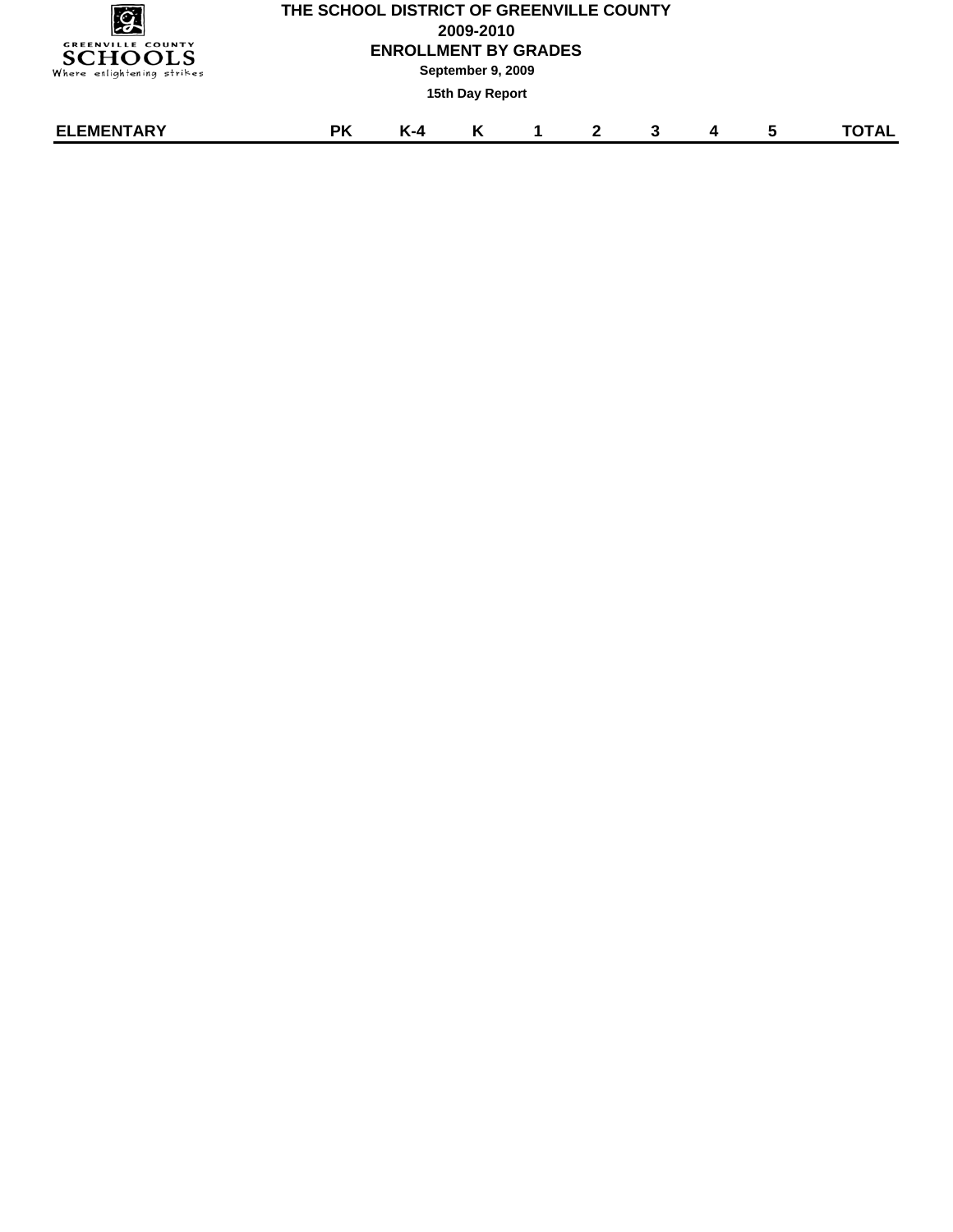

**September 9, 2009**

| <b>ELEMENTARY</b>              |                           | <b>PK</b> | $K-4$                          | Κ                                          | 1                              | $\mathbf 2$                    | 3                              | 4                                          | 5                                 | <b>TOTAL</b>      |
|--------------------------------|---------------------------|-----------|--------------------------------|--------------------------------------------|--------------------------------|--------------------------------|--------------------------------|--------------------------------------------|-----------------------------------|-------------------|
| <b>Sterling School</b>         | $\sf B$                   |           | 19                             | 20                                         | 21                             | 6                              | 14                             | 1                                          | 4                                 | 85                |
|                                | W                         |           | $\overline{\mathbf{c}}$        | 13                                         | 21                             | 24                             | 80                             | 68                                         | 66                                | 274               |
|                                | H                         |           | 4                              | $\mathbf{1}$                               | $\overline{\phantom{a}}$       | $\overline{\phantom{a}}$       | $\overline{\phantom{a}}$       | $\blacksquare$                             | $\overline{\phantom{a}}$          | $\sqrt{5}$        |
|                                | $\circ$                   |           | 3                              | 2                                          | 4                              | 2                              | 12                             | 5                                          | 5                                 | 33                |
|                                |                           |           | 28                             | 36                                         | 46                             | 32                             | 106                            | 74                                         | 75                                | 397               |
| Stone Academy *                | $\sf B$                   |           | 1                              | 13                                         | 19                             | 18                             | 16                             | 28                                         | 20                                | 115               |
| K4 has 7 Spec Ed students      | W                         |           | 3                              | 43                                         | 73                             | 71                             | 63                             | 79                                         | 69                                | 401               |
|                                | Н                         |           | $\overline{2}$                 | 10                                         | $\sqrt{2}$                     | 5                              | 6                              | $\overline{\phantom{a}}$                   | 4                                 | 29                |
|                                | $\circ$                   |           | $\mathbf{1}$<br>$\overline{7}$ | 1<br>67                                    | $\boldsymbol{7}$<br>101        | 8<br>102                       | 11<br>96                       | 7<br>114                                   | $\overline{4}$<br>97              | $39\,$<br>584     |
|                                |                           |           |                                |                                            |                                |                                |                                |                                            |                                   |                   |
| Sue Cleveland Elementary       | в                         |           |                                | 31                                         | 25                             | 28                             | 37                             | 44                                         | 31                                | 196               |
|                                | W<br>Н                    |           |                                | 60<br>2                                    | 50<br>$\overline{4}$           | 51<br>$\overline{\mathbf{c}}$  | 52<br>$\overline{c}$           | 50<br>3                                    | 51<br>$\overline{\phantom{a}}$    | 314<br>13         |
|                                | O                         |           |                                | 6                                          | 12                             | 5                              | 3                              | 4                                          | 5                                 | 35                |
|                                |                           |           | $\overline{\phantom{a}}$       | $\overline{99}$                            | 91                             | 86                             | 94                             | 101                                        | 87                                | 558               |
| <b>Summit Drive Elementary</b> | $\sf B$                   |           | 3                              | 13                                         | 9                              | 17                             | $\boldsymbol{7}$               | 15                                         | 13                                | 77                |
|                                | W                         |           | 4                              | 28                                         | 38                             | 27                             | 27                             | 33                                         | 30                                | 187               |
|                                | $\boldsymbol{\mathsf{H}}$ |           | 12                             | 19                                         | 13                             | 13                             | 5                              | 9                                          | $\overline{7}$                    | 78                |
|                                | $\circ$                   |           | $\mathbf{1}$                   | 6                                          | 4                              | $\,6\,$                        | 4                              | 2                                          | $\overline{4}$                    | 27                |
|                                |                           |           | 20                             | 66                                         | 64                             | 63                             | 43                             | 59                                         | $\overline{54}$                   | 369               |
| <b>Taylors Elementary</b>      | В                         |           |                                | 23                                         | 25                             | 25                             | 27                             | 35                                         | 25                                | 160               |
|                                | W                         |           |                                | 80                                         | 78                             | 71                             | 88                             | 53                                         | 70                                | 440               |
|                                | Н                         |           |                                | 14                                         | 17                             | 9                              | 11                             | 12                                         | 9                                 | 72                |
|                                | O                         |           | $\overline{\phantom{a}}$       | 20<br>137                                  | 11<br>$\overline{131}$         | 13<br>118                      | 12<br>138                      | $10$<br>110                                | 10<br>114                         | 76<br>748         |
|                                |                           |           |                                |                                            |                                |                                |                                |                                            |                                   |                   |
| Thomas E Kerns Elementary      | В                         |           |                                | 51                                         | 61                             | 70                             | 64                             | 65                                         | 46                                | 357               |
|                                | W                         |           |                                | 18                                         | $17$                           | 17                             | 15                             | 24                                         | 22                                | 113               |
|                                | Н<br>O                    |           |                                | 22<br>$\boldsymbol{7}$                     | $\boldsymbol{7}$<br>2          | 14<br>$\overline{7}$           | 19<br>6                        | 11<br>2                                    | 15                                | 88<br>$30\,$      |
|                                |                           |           | $\overline{\phantom{a}}$       | $\overline{98}$                            | 87                             | 108                            | 104                            | 102                                        | 6<br>89                           | 588               |
|                                |                           |           |                                |                                            |                                |                                |                                |                                            |                                   |                   |
| <b>Tigerville Elementary</b>   | В                         |           |                                | 1                                          | 4                              |                                | 2                              | 4                                          |                                   | 11                |
|                                | W<br>$\mathsf{H}$         |           | 18                             | 42<br>$\overline{\phantom{a}}$             | 36<br>$\blacksquare$           | 51<br>$\overline{\mathbf{c}}$  | 48<br>$\overline{a}$           | 54<br>2                                    | 50<br>1                           | 299<br>$\sqrt{5}$ |
|                                | O                         |           | 1                              | 4                                          | 2                              | 1                              | 1                              |                                            | 4                                 | 14                |
|                                |                           |           | 19                             | $\overline{47}$                            | 42                             | 54                             | 51                             | 61                                         | 55                                | 329               |
| <b>Washington Center</b>       | $\sf B$                   |           |                                | 1                                          | 3                              | 4                              | 3                              | 3                                          | $\overline{\mathcal{A}}$          | 18                |
|                                | W                         |           |                                | 1                                          | 4                              | 4                              | 8                              | 6                                          | 6                                 | 29                |
|                                | H                         |           |                                |                                            | 3                              | $\mathbf 2$                    | 3                              |                                            |                                   | 8                 |
|                                | $\hbox{O}$                |           |                                | $\overline{\phantom{a}}$<br>$\overline{2}$ | $\overline{\phantom{a}}$<br>10 | $\overline{\phantom{a}}$<br>10 | $\overline{\phantom{a}}$<br>14 | $\overline{\phantom{a}}$<br>$\overline{9}$ | $\blacksquare$<br>10 <sup>°</sup> | 55                |
| Welcome Elementary             | B                         |           |                                | 36                                         | 26                             | 46                             | 41                             | 40                                         | 30                                | 219               |
|                                | W                         |           |                                | 44                                         | 26                             | $30\,$                         | 35                             | 28                                         | 35                                | 198               |
|                                | H                         |           |                                | 33                                         | 25                             | 38                             | 25                             | 36                                         | 17                                | 174               |
|                                | $\circ$                   |           |                                | 9                                          | 6                              | 5                              | $\overline{\mathbf{c}}$        | 6                                          | $\overline{3}$                    | 31                |
|                                |                           |           | $\blacksquare$                 | 122                                        | 83                             | 119                            | 103                            | 110                                        | 85                                | 622               |
| <b>Westcliffe Elementary</b>   | $\sf B$                   |           | 1                              | 16                                         | $\overline{7}$                 | 11                             | 6                              | $10$                                       | 9                                 | 60                |
|                                | W                         |           | 14                             | 16                                         | 18                             | 20                             | 18                             | 22                                         | 11                                | 119               |
|                                | Н                         |           | 5                              | 14                                         | 18                             | 13                             | 11                             | 15                                         | 15                                | 91                |
|                                | $\hbox{O}$                |           |                                | 5                                          | 8                              | $\overline{3}$                 |                                | $\overline{2}$                             |                                   | <u>18</u>         |
|                                |                           |           | $\overline{20}$                | $\overline{51}$                            | $\overline{51}$                | 47                             | $\overline{35}$                | 49                                         | $\overline{35}$                   | 288               |